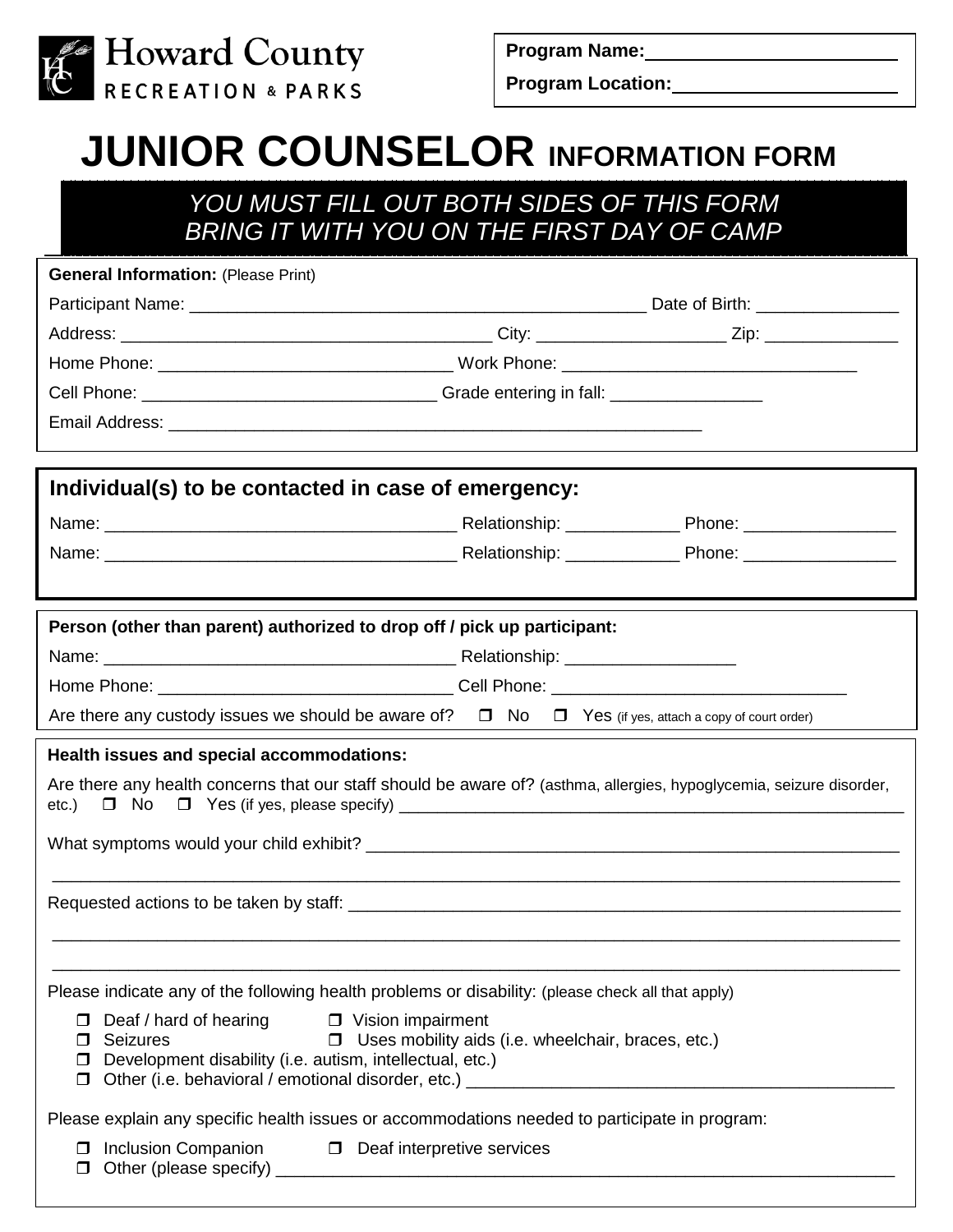| <b>Medication:</b>                                                                                                                                                                                                                     |                                                  |  |  |  |  |  |  |
|----------------------------------------------------------------------------------------------------------------------------------------------------------------------------------------------------------------------------------------|--------------------------------------------------|--|--|--|--|--|--|
| Is the participant taking any medication? $\Box$ No $\Box$ Yes<br>Will participant need to take medication during program hours? $\Box$ No<br>(if yes, attach a Medication Authorization Form; available from HCRP office or online at | $\Box$ Yes                                       |  |  |  |  |  |  |
| http://www.howardcountymd.gov/rap/medicationform.pdf)                                                                                                                                                                                  |                                                  |  |  |  |  |  |  |
| Sunscreen is considered a topical medication.                                                                                                                                                                                          |                                                  |  |  |  |  |  |  |
| Parents wishing their child to apply sunscreen at camp, complete information below:<br>Brand of sunscreen:                                                                                                                             |                                                  |  |  |  |  |  |  |
|                                                                                                                                                                                                                                        |                                                  |  |  |  |  |  |  |
| Information required by state regulations (for Summer Camps only):                                                                                                                                                                     |                                                  |  |  |  |  |  |  |
|                                                                                                                                                                                                                                        |                                                  |  |  |  |  |  |  |
| Child's School: Example 2014                                                                                                                                                                                                           | MD Public/Private School<br>Other<br>$\Box$<br>П |  |  |  |  |  |  |
| My child's immunizations are up to date.<br>$\Box$ No<br>Yes                                                                                                                                                                           |                                                  |  |  |  |  |  |  |

Date of last tetanus: \_\_\_\_\_\_\_\_\_\_\_\_\_\_\_\_\_\_\_\_ □ Unknown Participant's Primary Physician: \_\_\_\_\_\_\_\_\_\_\_\_\_\_\_\_\_\_\_\_\_\_\_\_\_\_\_\_ Physician's Phone: \_\_\_\_\_\_\_\_\_\_\_\_\_\_\_\_\_\_\_

#### **I understand:**

- 1. By registering for this program, I verify that my child's immunizations are up to date.
- 2. That there are inherent dangers in any recreational activity, program or camp.
- 3. That I must be aware of the hazards associated with each activity, such as use of equipment, slips and falls, personal level of fitness, training, and various athletic injuries.
- 4. I must read and understand all written material, which has been provided by the Howard County Department of Recreation and Parks.
- 5. The rules and regulations for each activity, as explained in any written materials and/or explained by staff.
- 6. That the possible consequences of participating in these activities include the possibility of serious injury.

#### **I agree:**

- 1. To obey the rules and regulations for each activity and to follow the directions of the staff.
- 2. To inform a staff member of any dangerous or potentially hazardous situation that I may observe.
- 3. That if I do not understand how an activity is performed or how a piece of equipment is to be used, I will ask a staff member prior to beginning that activity.
- 4. To inform a staff member if I have any problems meeting the physical requirements necessary for participation in any activities.

I am aware that while participating in a recreation activity or program arranged by the Howard County Department of Recreation and Parks, certain risks and dangers may be present, including but not limited to those generally associated with certain activities, the hazards of traveling the public highways, of accidents, of illness, and of those forces of nature.

I agree to indemnify and defend Howard County and hold it harmless from and against any and all claims, suits, damages, liabilities and expenses, including attorney's fees and the County's costs of defense, in connection with loss of life, personal or bodily injury and /or damage to or loss of property that arises from the participation of \_\_\_\_\_\_\_\_\_\_\_\_\_\_\_\_\_\_\_\_\_\_\_\_\_\_\_\_\_\_\_\_\_\_(Name of Participant) in \_\_\_\_\_\_\_\_\_\_\_\_\_\_\_\_\_\_\_\_ (Name of activity or program), except to the extent that such loss or damage is occasioned by the negligent act or omission of the county, its officers, agents or employees and no negligence on the part of the Participant.

In **EMERGENCIES** requiring immediate medical attention, your child will be taken to the **NEAREST HOSPITAL EMERGENCY ROOM.** Your signature authorizes the responsible person at the program to have you or your child transported to that hospital.

| Signature of Participant or  |       |
|------------------------------|-------|
| Parent/Guardian if under 18: | Date: |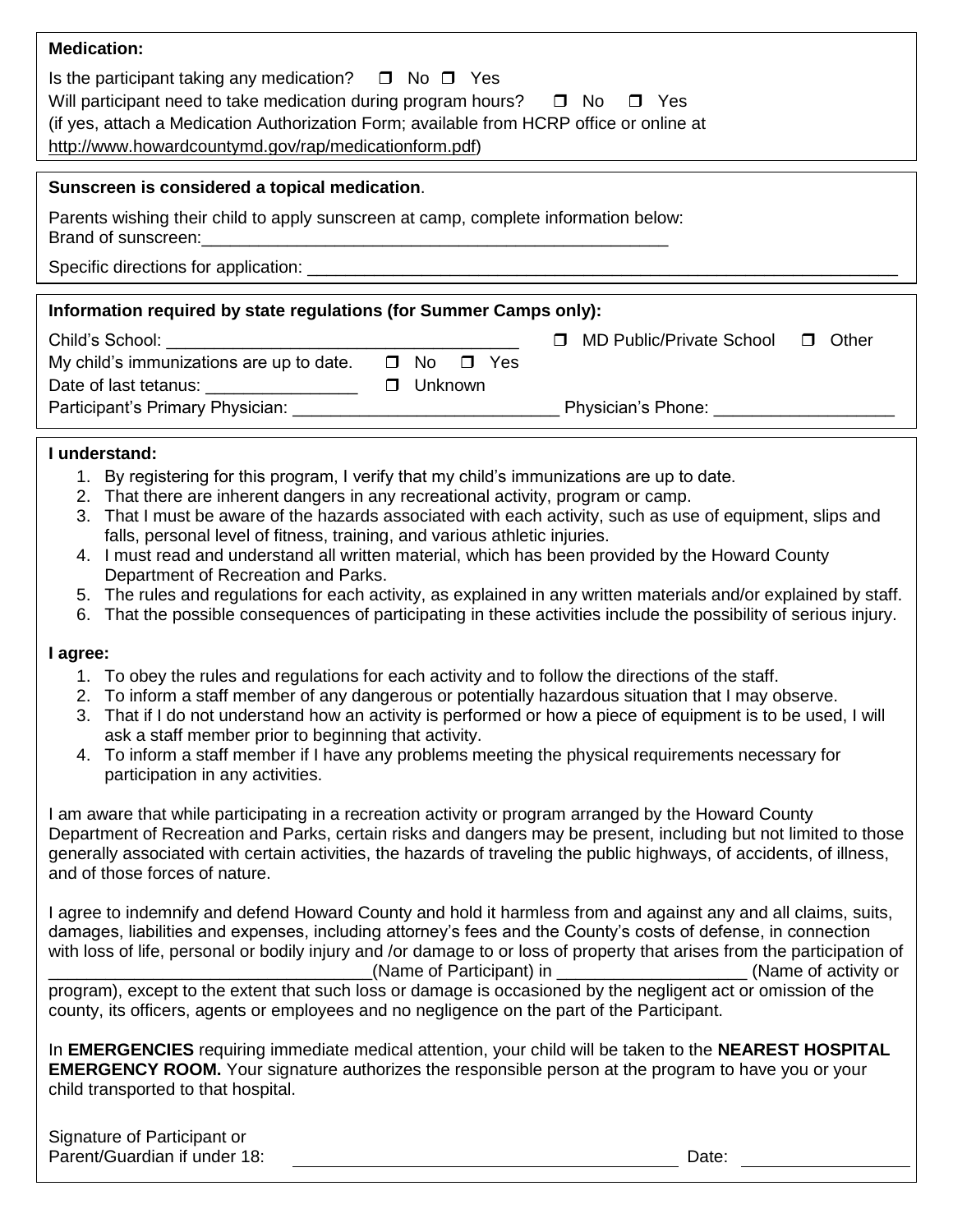



## **JUNIOR COUNSELOR SIGN-IN/SIGN-OUT PERMISSION FORM**

The Howard County Department of Recreation & Parks requires that each Junior Counselor be signed in and out each day by a parent/guardian or individuals designated on the Participant Information Form.

By signing below, you give your child permission to sign themselves in and out of the camp thus releasing Recreation and Parks from any liability. Junior Counselors must sign in and out at the scheduled start and end times of the camp. Any exceptions must be made in writing.

**I understand that there are inherent risks when walking or biking to/from the program. By signing below, I hereby allow my child to sign himself/herself in and out of the program and agree to release Howard County, to indemnify and defend the County, and hold the County harmless from and against any and all claims, suits, damages, liabilities and expenses, including reasonable attorney's fees and the County's cost of defense, in connection with the loss of life, personal or bodily injury, and/or damage to or loss of property that arises from the participation of my child in this program, except to the extent that such loss, injury or damage is occasioned by the negligent act or omission of the County, its officers, agents or employees and not by negligence on the part of me or my child. I attest that I have reviewed and determined a safe route for my child to follow to the camp location.**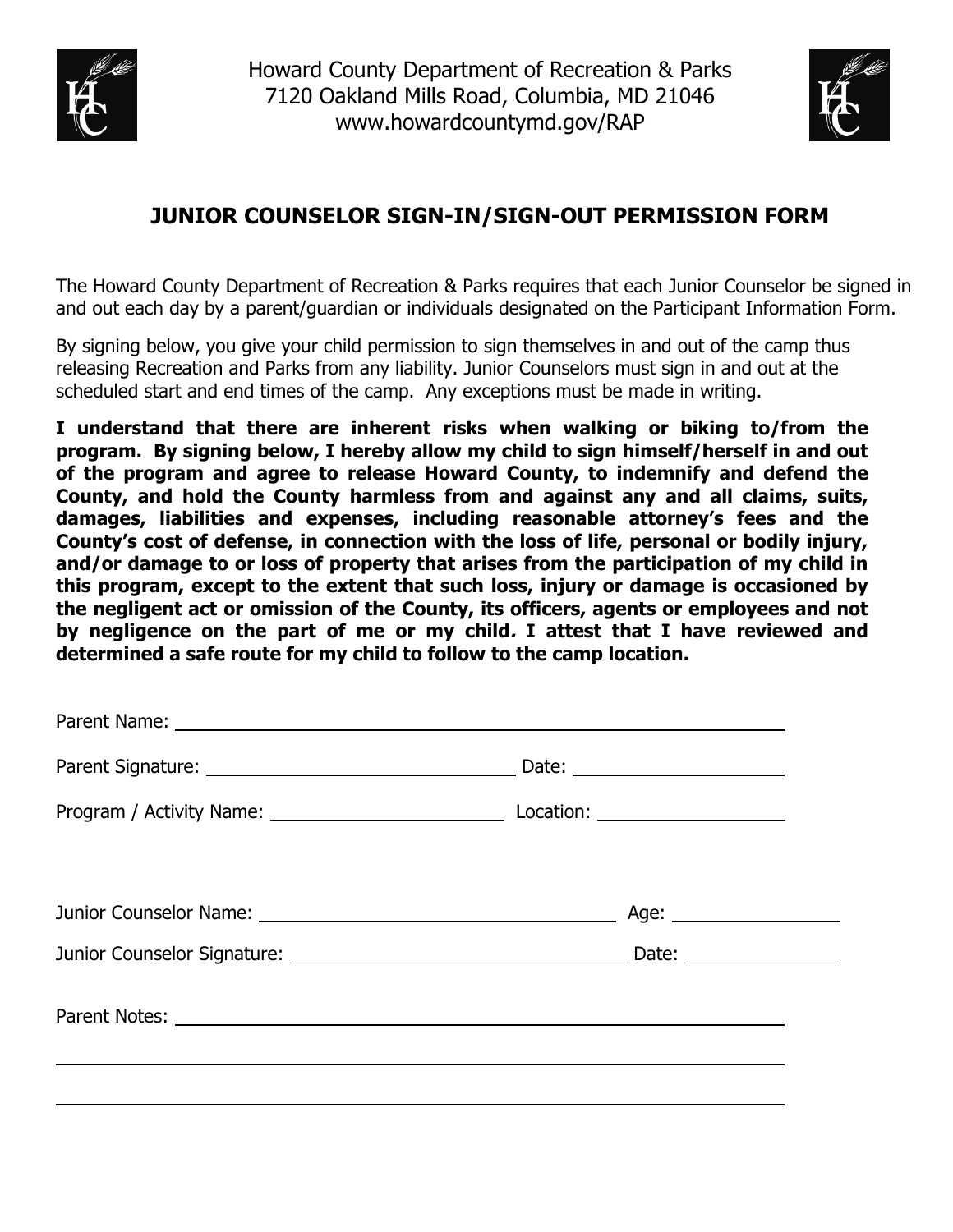## **MEDICATION ADMINISTRATION AUTHORIZATION FORM**



**This form must be completed fully in order for Howard County Recreation & Parks to administer the required medication or for the camper to self administer medication. A new medication administration form must be completed at the beginning of each camp season, for each medication, and each time there is a change in dosage or time of administration of a medication.** 

- **Prescription medication must be in a container labeled by the pharmacist or prescriber.**
- **Nonprescription medication must be in the original container with the instructions for use. Nonprescription medication includes vitamins, homeopathic, and herbal medicines.**
- **An adult must bring the medication to the camp and give the medication to an adult staff member.**

| <b>I. PRESCRIBER'S AUTHORIZATION</b>                                                                                                                                                                                                                                                                                                                                                                                                                                                                                                                              |                   |              |                                                                                                      |                  |                      |                                                           |  |                                                            |
|-------------------------------------------------------------------------------------------------------------------------------------------------------------------------------------------------------------------------------------------------------------------------------------------------------------------------------------------------------------------------------------------------------------------------------------------------------------------------------------------------------------------------------------------------------------------|-------------------|--------------|------------------------------------------------------------------------------------------------------|------------------|----------------------|-----------------------------------------------------------|--|------------------------------------------------------------|
| 1. CHILD'S NAME                                                                                                                                                                                                                                                                                                                                                                                                                                                                                                                                                   |                   |              |                                                                                                      | 2. DATE OF BIRTH |                      |                                                           |  |                                                            |
|                                                                                                                                                                                                                                                                                                                                                                                                                                                                                                                                                                   |                   |              |                                                                                                      |                  | Year<br>Month<br>Dav |                                                           |  |                                                            |
| 3. CONDITION FOR WHICH MEDICATION IS BEING ADMINISTERED:                                                                                                                                                                                                                                                                                                                                                                                                                                                                                                          |                   |              |                                                                                                      |                  |                      | <b>4. EMERGENCY MEDICATION</b>                            |  |                                                            |
|                                                                                                                                                                                                                                                                                                                                                                                                                                                                                                                                                                   |                   |              |                                                                                                      |                  |                      |                                                           |  | 1 NO<br>∏ YES <mark>-If yes, see Section III below.</mark> |
| 5. MEDICATION NAME                                                                                                                                                                                                                                                                                                                                                                                                                                                                                                                                                |                   | 6. DOSE      |                                                                                                      |                  |                      | 7. METHOD TO GIVE                                         |  |                                                            |
| 8. TIME/FREQUENCY OF ADMINISTRATION<br>9. IF PRN, FREQUENCY                                                                                                                                                                                                                                                                                                                                                                                                                                                                                                       |                   |              |                                                                                                      |                  |                      |                                                           |  |                                                            |
| 10. IF PRN, FOR WHAT SYMPTOMS                                                                                                                                                                                                                                                                                                                                                                                                                                                                                                                                     |                   |              |                                                                                                      |                  |                      |                                                           |  |                                                            |
| 11. KNOWN SIDE EFFECTS SPECIFIC TO CHILD                                                                                                                                                                                                                                                                                                                                                                                                                                                                                                                          |                   |              |                                                                                                      |                  |                      |                                                           |  |                                                            |
| 12. MEDICATION SHALL BE ADMINISTERED<br>during the year in which this form is dated in 14b below unless more restrictive dates<br>are specified in 12a and 12b. This authorization is NOT TO EXCEED 1 YEAR.                                                                                                                                                                                                                                                                                                                                                       |                   |              |                                                                                                      |                  | 12a. FROM<br>Month   | 12b. TO<br>Year<br>Month<br>Year<br>Day<br>Day            |  |                                                            |
| 13. PRESCRIBER'S NAME/TITLE                                                                                                                                                                                                                                                                                                                                                                                                                                                                                                                                       |                   |              |                                                                                                      |                  |                      | This space may be used for the Prescriber's Address Stamp |  |                                                            |
| <b>TELEPHONE</b>                                                                                                                                                                                                                                                                                                                                                                                                                                                                                                                                                  | <b>FAX</b>        |              |                                                                                                      |                  |                      |                                                           |  |                                                            |
| <b>ADDRESS</b>                                                                                                                                                                                                                                                                                                                                                                                                                                                                                                                                                    |                   |              |                                                                                                      |                  |                      |                                                           |  |                                                            |
| <b>CITY</b>                                                                                                                                                                                                                                                                                                                                                                                                                                                                                                                                                       |                   | <b>STATE</b> | <b>ZIPCODE</b>                                                                                       |                  |                      |                                                           |  |                                                            |
| 14a. PRESCRIBER'S SIGNATURE (Parent/guardian cannot sign here)<br>(ORIGINAL SIGNATURE OR SIGNATURE STAMP ONLY)                                                                                                                                                                                                                                                                                                                                                                                                                                                    |                   |              |                                                                                                      |                  |                      |                                                           |  | 14b. DATE                                                  |
|                                                                                                                                                                                                                                                                                                                                                                                                                                                                                                                                                                   |                   |              | <b>II. PARENT/GUARDIAN AUTHORIZATION</b>                                                             |                  |                      |                                                           |  |                                                            |
| I request Howard County Recreation & Parks to administer the medication or supervise the camper in self administration if authorized as<br>prescribed by the above prescriber. I certify that I have legal authority to consent to medical treatment for the child named above, including the<br>administration of medication at the facility. I understand that at the end of the authorized period, an adult must pick up the medication, otherwise<br>it will be discarded. I authorize camp personnel to communicate with the prescriber as allowed by HIPAA. |                   |              |                                                                                                      |                  |                      |                                                           |  |                                                            |
| 15a. PARENT/GUARDIAN SIGNATURE                                                                                                                                                                                                                                                                                                                                                                                                                                                                                                                                    |                   |              |                                                                                                      | 15b. DATE        |                      |                                                           |  |                                                            |
| 15c. HOME PHONE #                                                                                                                                                                                                                                                                                                                                                                                                                                                                                                                                                 | 15d. CELL PHONE # |              |                                                                                                      |                  |                      | 15e. WORK PHONE #                                         |  |                                                            |
| III. AUTHORIZATION FOR SELF ADMINISTRATION / SELF CARRY (OPTIONAL)                                                                                                                                                                                                                                                                                                                                                                                                                                                                                                |                   |              |                                                                                                      |                  |                      |                                                           |  |                                                            |
| This section should only be completed if this medication is approved for self administration. Self carry is only permitted for emergency medications<br>such as inhalers, insulin and epinephrine. Both the prescriber and the parent/guardian must consent to self administration below. However, youth<br>camp operators are not required to permit self administration or self carry.                                                                                                                                                                          |                   |              |                                                                                                      |                  |                      |                                                           |  |                                                            |
| I consent that the child named above is able to self administer the medication listed. I authorize self administration of the above listed medication for<br>the child named above under the supervision of an authorized youth camp operator/staff member. If indicated below, the child named above may<br>self carry emergency medication.                                                                                                                                                                                                                     |                   |              |                                                                                                      |                  |                      |                                                           |  |                                                            |
| 16a. PRESCRIBER'S SIGNATURE<br>authorizing self administration                                                                                                                                                                                                                                                                                                                                                                                                                                                                                                    |                   |              | 16b. SELF CARRY/ADMINISTER EMERGENCY MEDICATION<br>(Check One) YES NO N/A - Not emergency medication |                  |                      |                                                           |  | 16c. DATE                                                  |
| 17a. PARENT/GUARDIAN'S SIGNATURE<br>authorizing self administration                                                                                                                                                                                                                                                                                                                                                                                                                                                                                               |                   |              | 17b. SELF CARRY/ADMINISTER EMERGENCY MEDICATION<br>(Check One) YES NO N/A - Not emergency medication |                  |                      |                                                           |  | 17c. DATE                                                  |